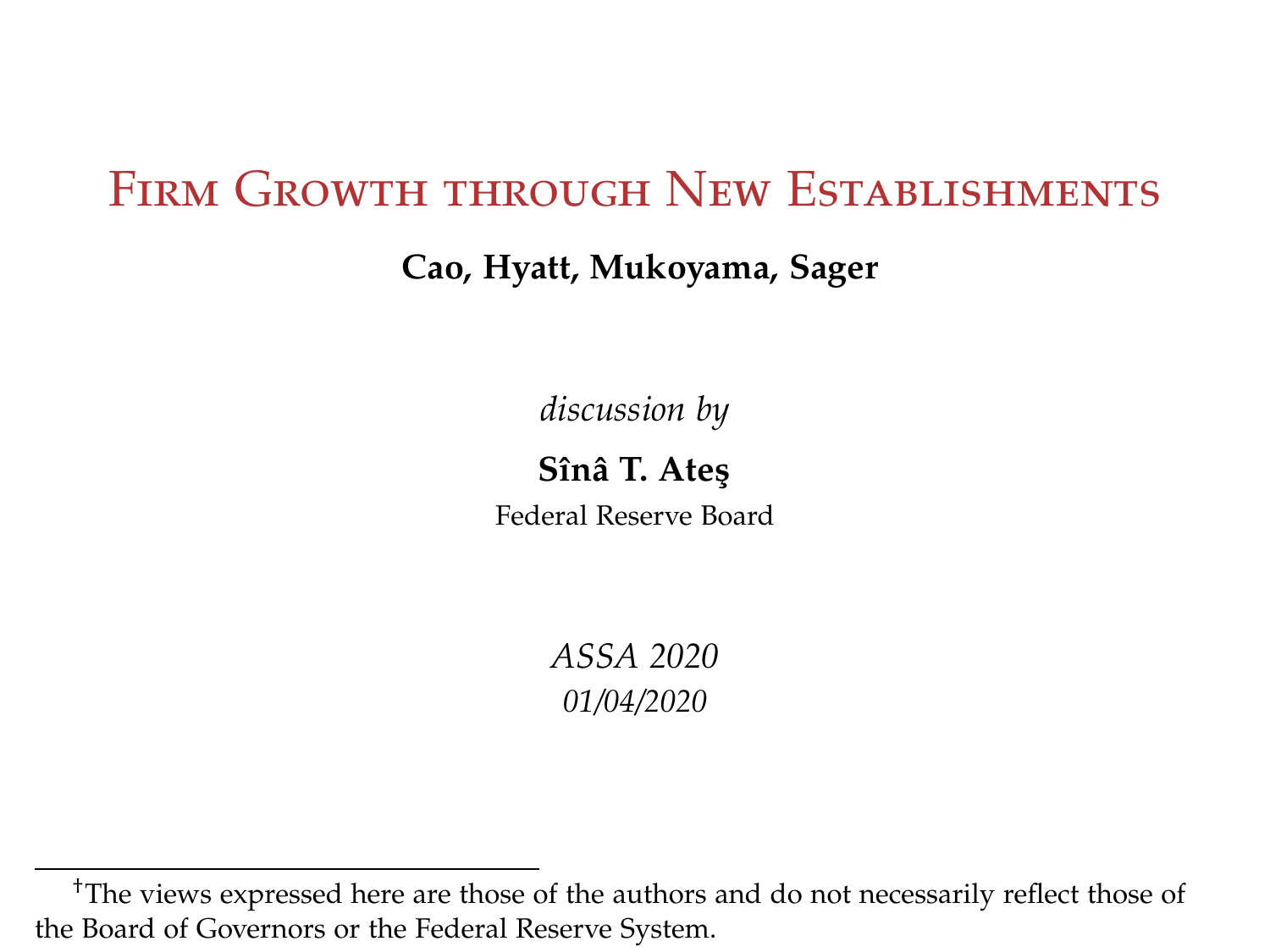- $\triangleright$  Great work to read, a lot to learn from!
	- $\blacktriangleright$  Meticulous data work with new facts on firm growth
	- $\triangleright$  Rich yet tractable theoretical framework, well exposed
	- $\blacktriangleright$  Careful quantitative exercise
- $\triangleright$  Comments regarding quantitative implications and possible extensions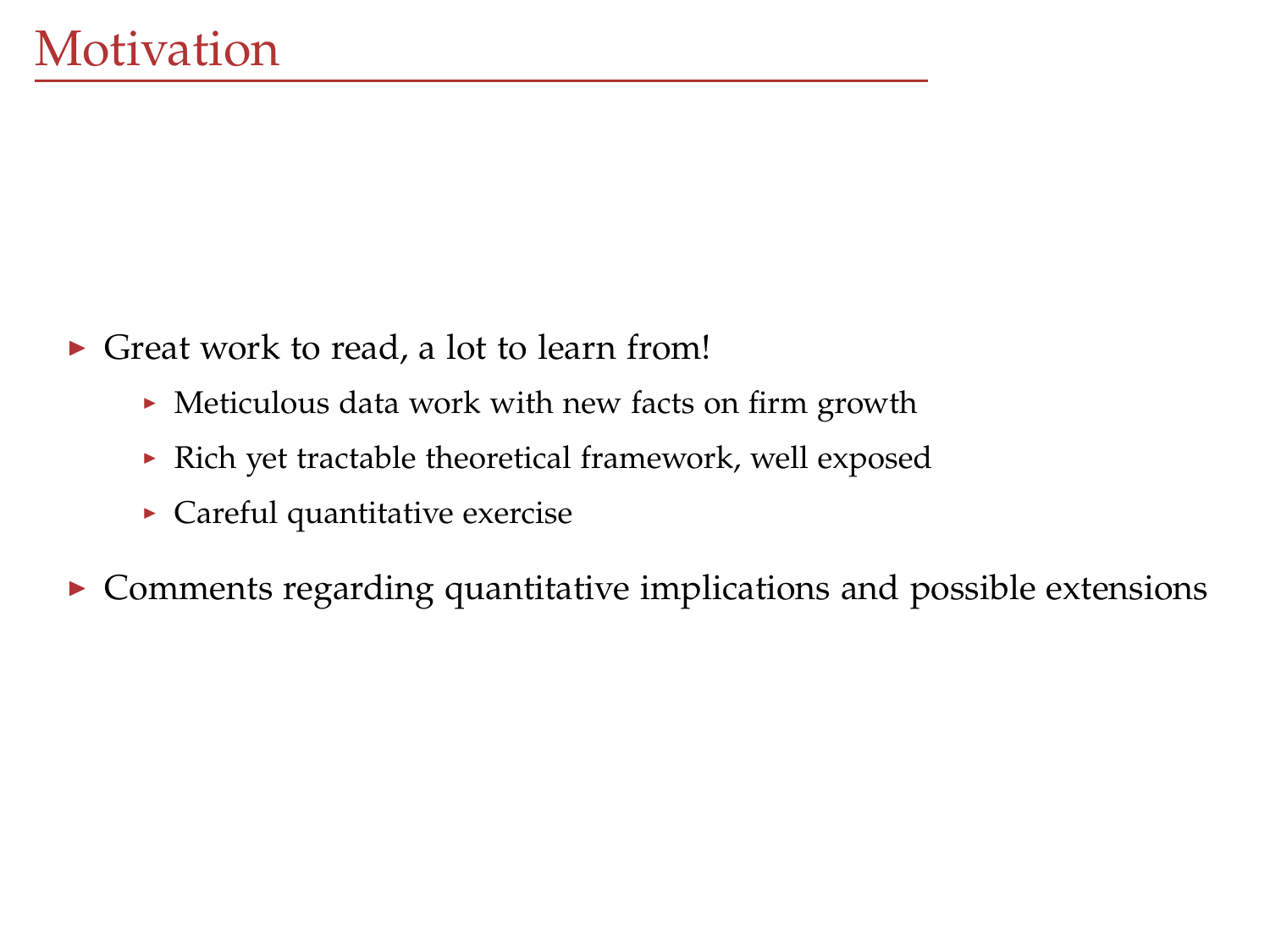Figure 1: Size-rank relationships, ranked separately by size measure



▶ Pareto tails  $\Rightarrow$  suggests proportionate growth in both margins  $\sim$  2005, rounded to the nearest integer. See the nearest integer. See the nearest integer. See the nearest integer. See the nearest integer. See the nearest integer. See the nearest integer. See the nearest integer. See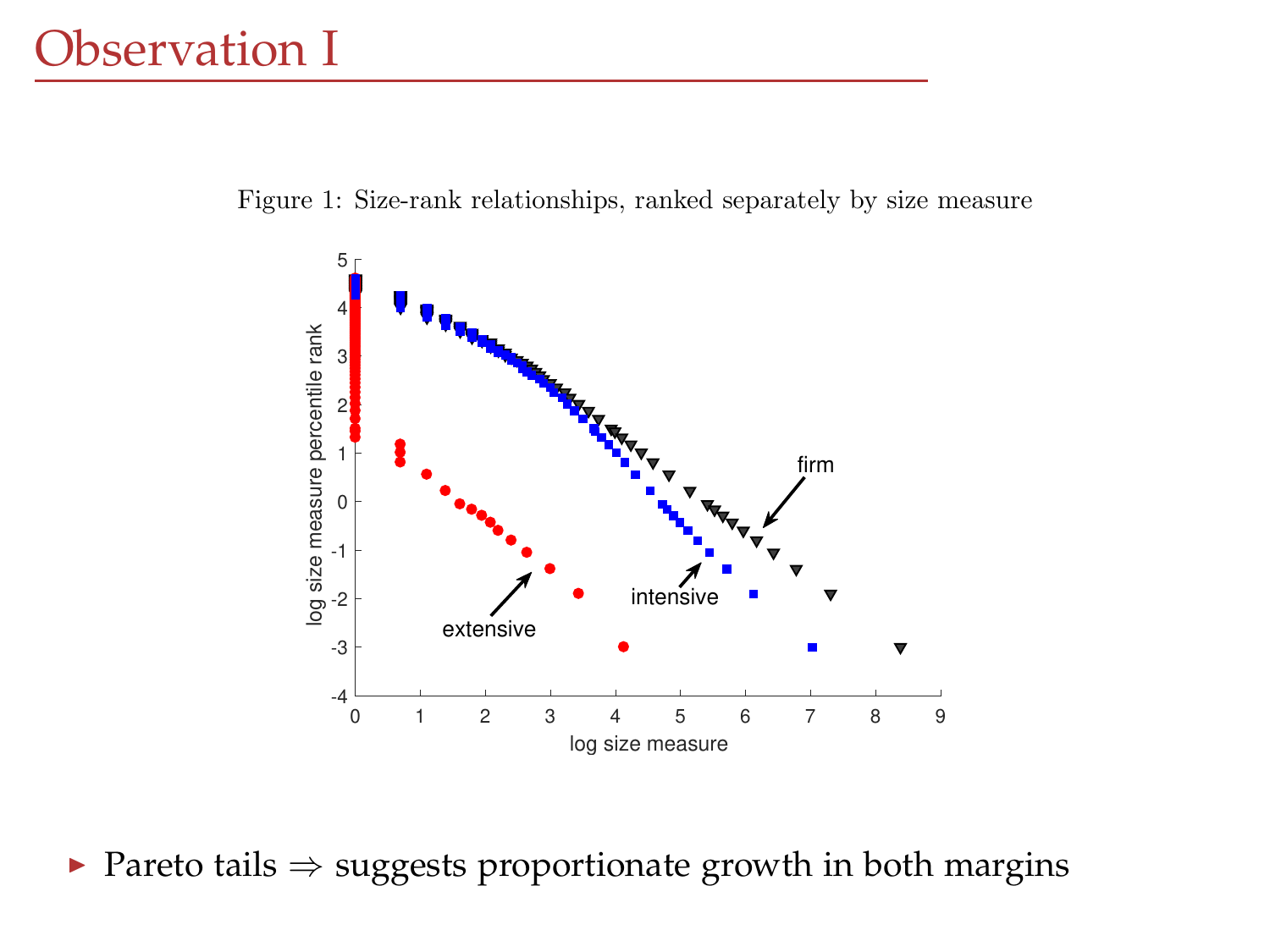#### Observation II  $\overline{\phantom{a}}$



Figure 4: Average extensive margin

 $\blacktriangleright$  Firm growth driven by extensive margin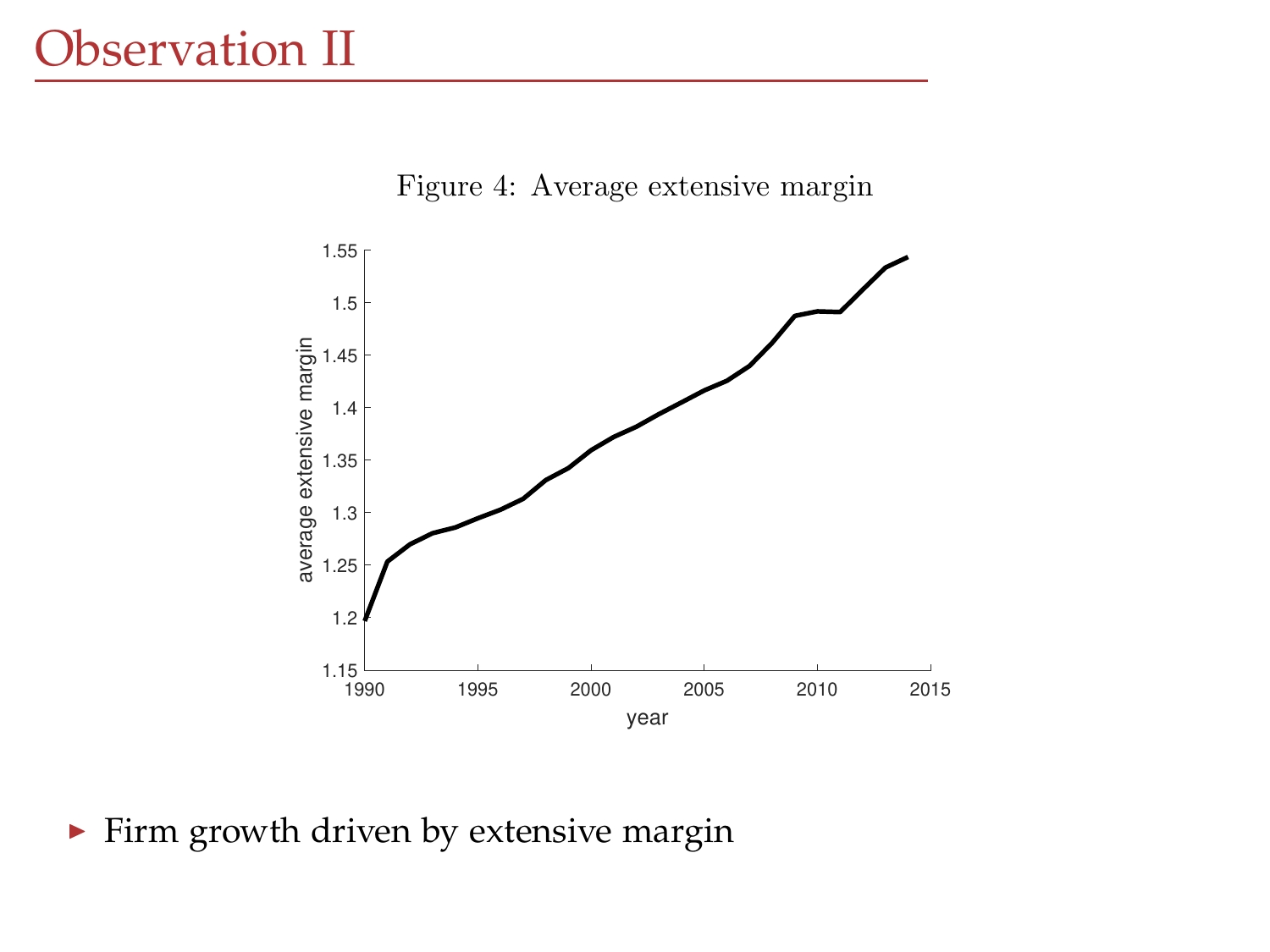- $\triangleright$  Semi-endogenous growth framework with external and internal innovations (and entry)
	- $\triangleright$  External innovation  $\Rightarrow$  adding establishments (number)
	- $\triangleright$  Internal innovation  $\Rightarrow$  expanding establishments (size)
- ▶ Expanding varieties onto Klette&Kortum (2004), Akcigit&Kerr (2018)
- $\blacktriangleright$  Firm types as in Lentz & Mortensen (2008)
- $\triangleright$  Firms & establishments subject to exogenous exit shock
- $\triangleright$  Endogenous expansion & exogenous exit determine thick tails
- ⇒ Analytical characterization of size distributions, *liked one-type exposition*  $\Rightarrow$  Quantitatively, matches the empirical distributions very well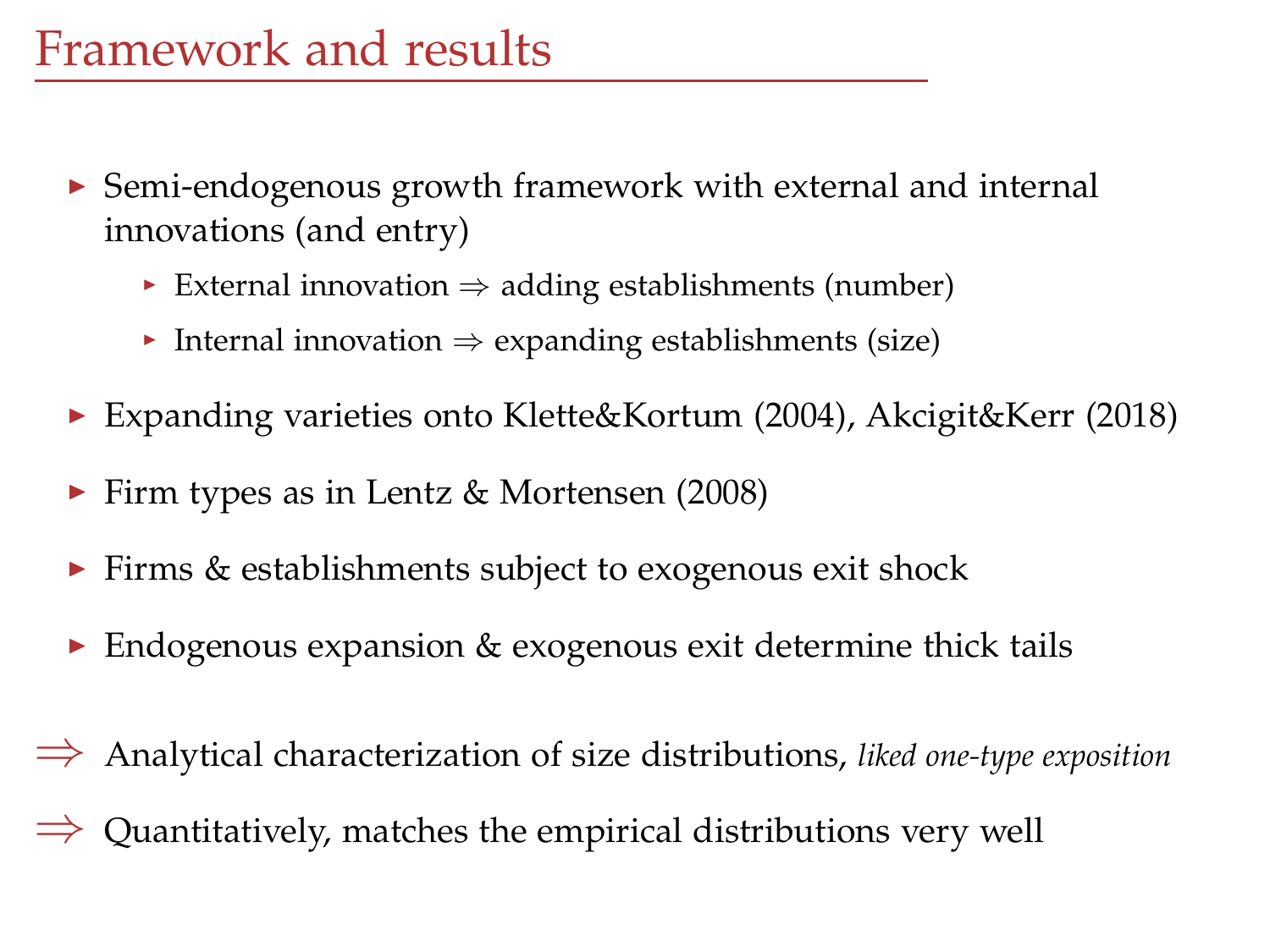## Robustness

- $\triangleright$  Calibration suggests a dichotomy of firms
	- $\triangleright$  L-types growing through intensive margin
	- $\blacktriangleright$  H-types growing through extensive margin

|                                                        | Parameter Description         | Value (1995) | Value $(2014)$ |
|--------------------------------------------------------|-------------------------------|--------------|----------------|
| Innovation Investments                                 |                               |              |                |
|                                                        | $H$ -type external innovation | 0.3281       | 0.5120         |
| $\begin{array}{c} z_K^H \\ z_K^L \\ z_I^H \end{array}$ | L-type external innovation    | 0.0019       | 0.0002         |
|                                                        | $H$ -type internal innovation | 0.0000       | 0.0000         |
| $z_I^L$                                                | L-type internal innovation    | 0.1058       | 0.0822         |

Table 4: Parameter Estimates and Model Outcomes, 1995 versus 2014

Innovation Costs  $\Rightarrow$  Robustness: model with transformational & subsistence firms

- ▶ One-type model also generates Pareto tails; but, few small firms
- $\frac{1}{1}$ <br>tail: speaks to large chains vs. mom and pop shops  $\blacktriangleright$  Retail: speaks to large chains vs. mom and pop shops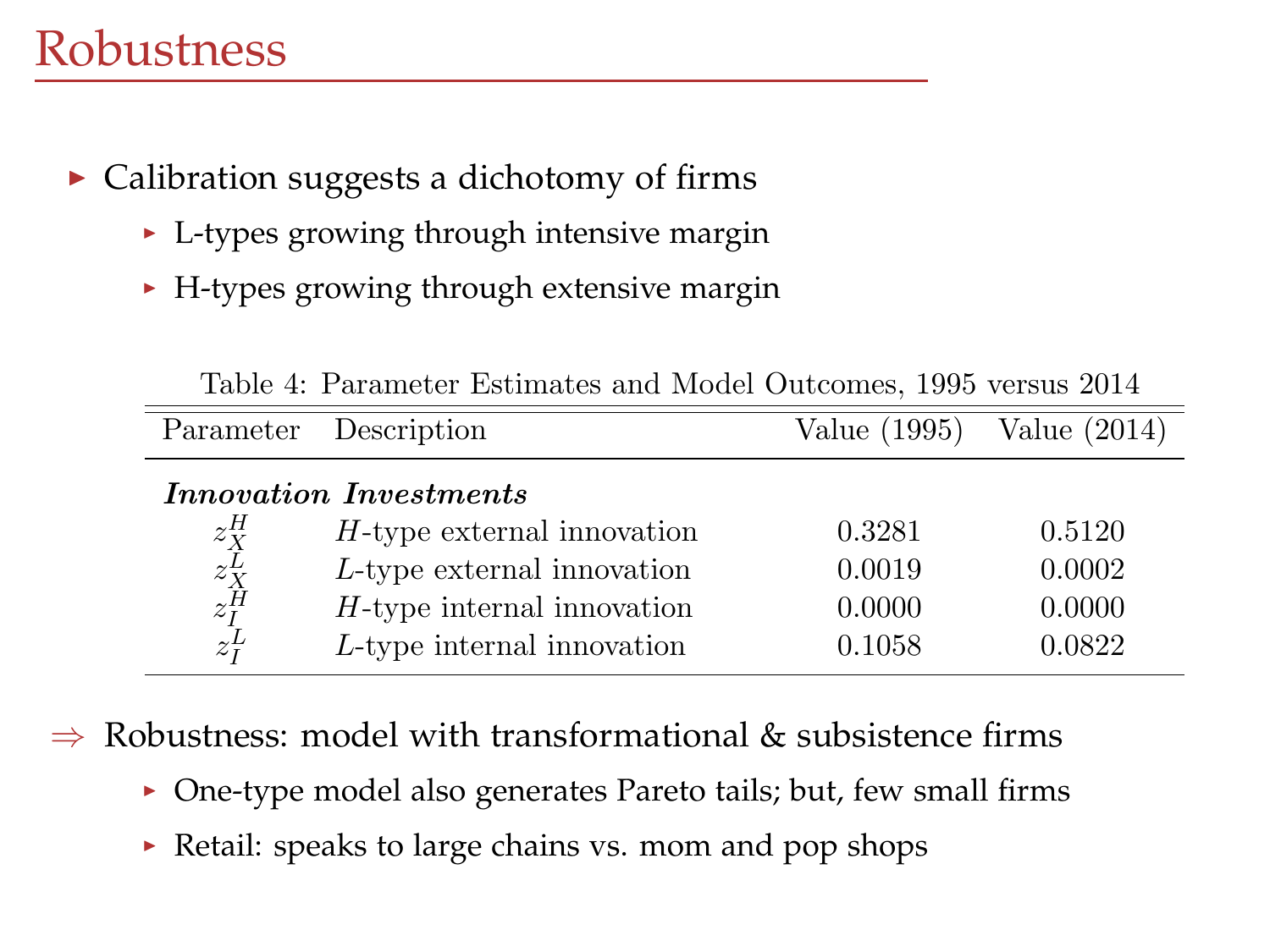# Paths to explore

Figure D.3: Average establishment size (number of workers), different age groups



- $\blacktriangleright$  Other interesting facts: age profiles
- increase in the firm size occurs during 1990s, Figure D.1 does not exhibit any obvious trend over  $\blacktriangleright$  What might be the factors that differentially affected firms across these characteristics?
- ▶ Changes in competitive structure? M&As, adjustment costs?